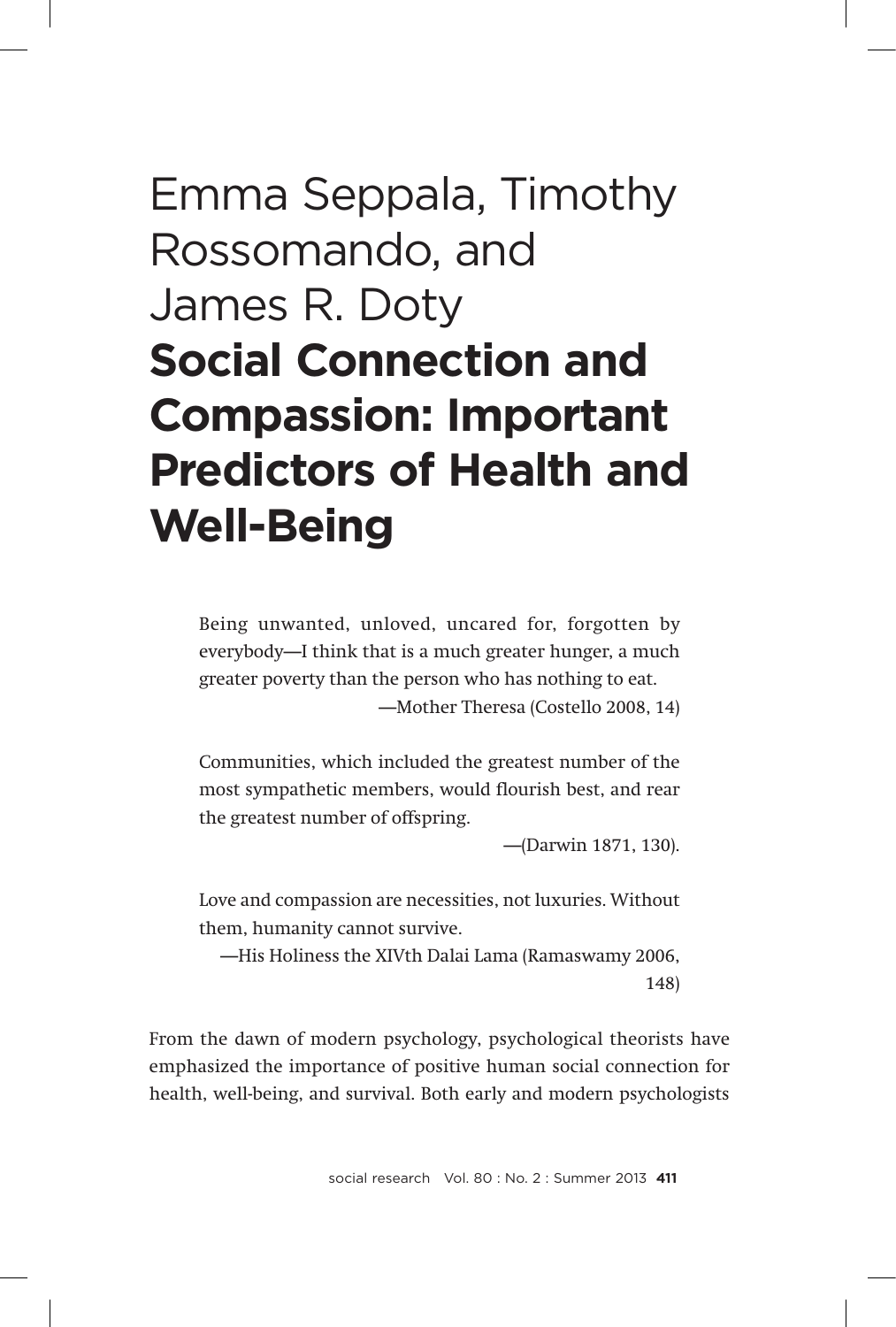have argued that social connection—that is, the development of positive relationships with others in the social world—is a primary psychological need and motivator essential for human development and survival (Baumeister and Leary 1995, 499; Hart, Shaver, and Goldenberg 2005, 1000; Maslow 1943, 375). Indeed, several decades of research on social connection now confirm that it is linked to a substantial number of psychological and physical health benefits as well as longevity (Berkman and Syme 1979, 201–202; Cacioppo et al. 2002, 416; Pressman et al. 2005, 297).

Despite its importance, sociological research suggests that social connection is waning at an alarming rate in modern American society. Household sizes are decreasing and biological family and friends are more geographically and emotionally disconnected from one another than ever before (Hobbs and Stoops 2002, 33; McPherson, Smith-Lovin, Brashears 2006, 358; Putnam 2001, 541). Consequently, loneliness, isolation, and alienation are rising (Lee and Robbins 1995, 232–241) and represent one of the leading reasons people seek psychological counseling (Baumeister and Leary 1995, 497-529; McWhirter 1990, 419). A revealing sociological study found that in 2004 the average American reported having only two close others with whom to confide while nearly 25 percent of Americans reported having no one at all (2006, 371).

In view of the importance of social connection as a human motivator and determinant of well-being, we examine the ways in which social connection has been defined in different psychological subfields, the consequences of social connection, the antecedents of social connection, and the cultivation of compassion as a way to increase social connection.

# **Definitions of Social Connection**

We define social connection as *a person's subjective sense of having close and positively experienced relationships with others in the social world.* One can glean the importance of social connection from the fact that every branch of psychological research, from developmental through clini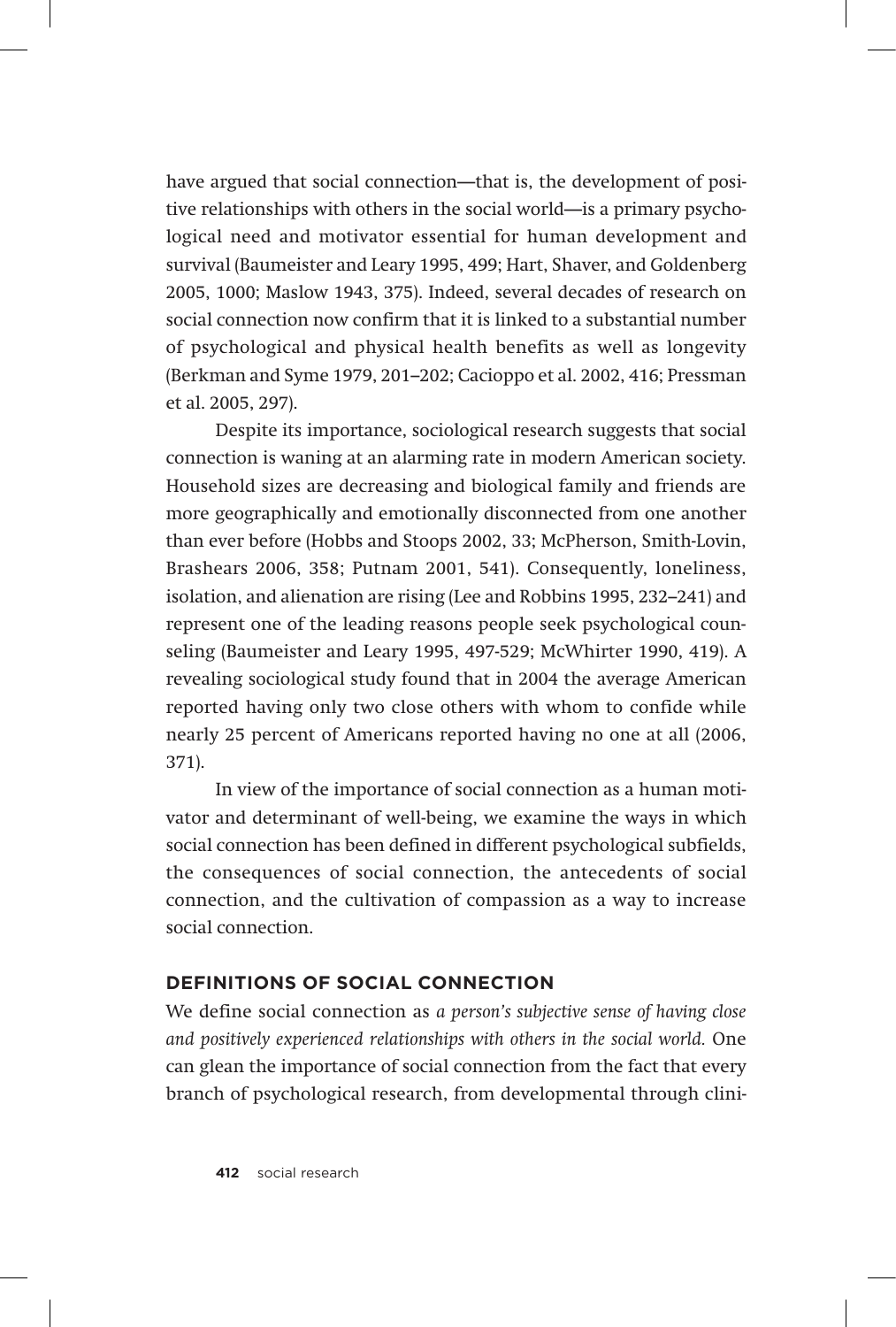cal, social, and personality research, has produced copious amounts of research on the topic in the last decades. Psychological theorists and practitioners have empirically demonstrated that social connection is a critically important human need, echoing the theories of one of the founding fathers of personality psychology, Abraham Maslow (1943, 370–396), who famously theorized that when basic physiological and safety requirements are met, a person's primary psychological need is a sense of affectionate and loving connection to others.

The different subfields of psychology use different terms for social connection. For example, the subfield of developmental psychology uses the term *attachment*; clinical psychology and related sociological research employ the terms *social support* and *loneliness*; and social psychology applies the terms *belongingness, social connectedness,* and *social exclusion*. While the research findings will be discussed in the following section, this section will clarify the definitions attributed to social connection by each subfield and suggest that, although different research terms have been used, all refer to a similar overarching concept, which this paper terms *social connection.* 

#### **Developmental Psychology**

Developmental psychologists have emphasized that social connection is essential throughout a person's lifespan. In 1959, Fromm-Reichmann stated that "the longing for interpersonal intimacy stays with every human being from infancy throughout life; and there is no human being who is not threatened by its loss. . . . The human being is born with the need for contact and tenderness" (as quoted in Heinrich and Gullone 2006, 3). It is therefore understood as a basic human need, whose necessary ingredient is an affectionate and loving relationship. It has the quality of being malleable, suggesting that intervention is possible.

The first connection that occurs between infant and caretaker has been termed *attachment* (Ainsworth 1993, 2; Ainsworth, Blehar, Waters, and Wall 1978, 391). Research on attachment using both animals and human subjects confirms Fromm-Reichmann's statement that social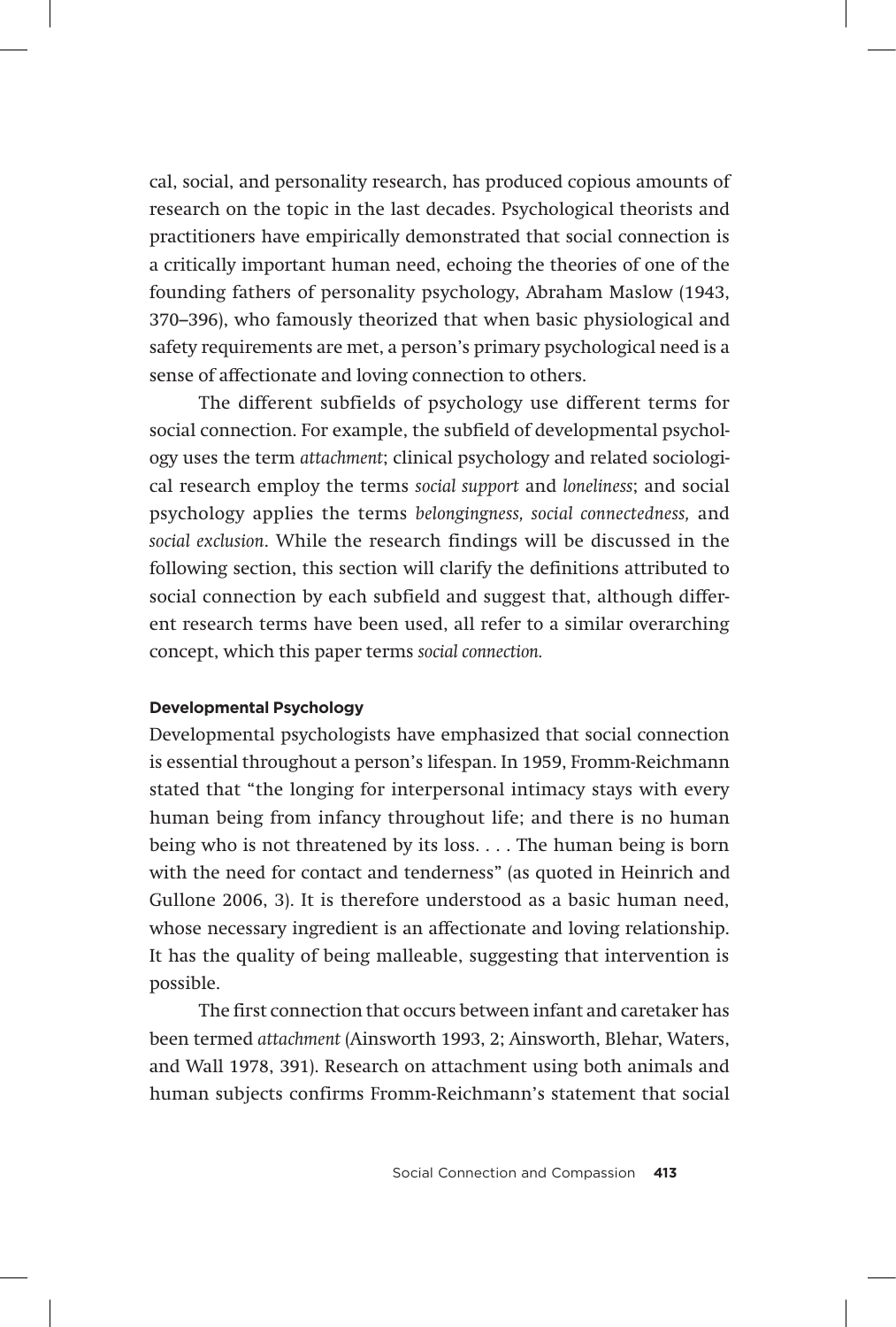connection is fundamental throughout one's life. Depending on the relationships between infant and mother, the infant develops certain ways of interacting with caretakers that are either healthy (*secure attachment*) or dysfunctional (*insecure* or *anxious attachment)*. Secure attachment develops out of an affectionate relationship with the caretaker figure. The active ingredient of social connection emphasized by developmental researchers is an affectionate emotional connection (Connell and Wellborn 1991, 43–77; Deci, Vallerand, Pelletier, and Ryan 1991, 332; Harlow 1958, 673; Ryan 1995, 397).

Attachment styles, developed at infancy, become a working model for adult relationships, determining the "psychological connectedness between human beings" (Hazan and Shaver 1987, 511). However, dysfunctional attachment styles may be corrected in adulthood through affectionate relationships. This fact indicates that attachment is malleable rather than fixed and that interventions can help heal a dysfunctional attachment style.

#### **Clinical Psychology**

The clinical literature has mainly used the broader and more general term *social support* to refer to *social connection.* Like attachment, the term *social support* includes emotional connection (concern, empathy, affection) but also encompasses other forms of interpersonal exchange such as instrumental support (practical aid such as money, time, labor), informational support (advice, education, information), and appraisal support (information about the self: social comparison, feedback, affirmation) (House, Kahn, McLeod, and Williams 1985, 83–108). Interestingly, despite the breadth of its scope, social support researchers, in line with developmental research, agree that emotional support is the most important and active ingredient. Social support researchers also add one more necessary ingredient to social connection: perception of support. Social support has a beneficial impact only if it is affectionate and perceived as such. It is therefore a highly subjective state (Schaefer, Coyne, and Lazarus 1981, 400).

The clinical literature also discusses the opposite of social connection: loneliness. Loneliness literature emphasizes the need for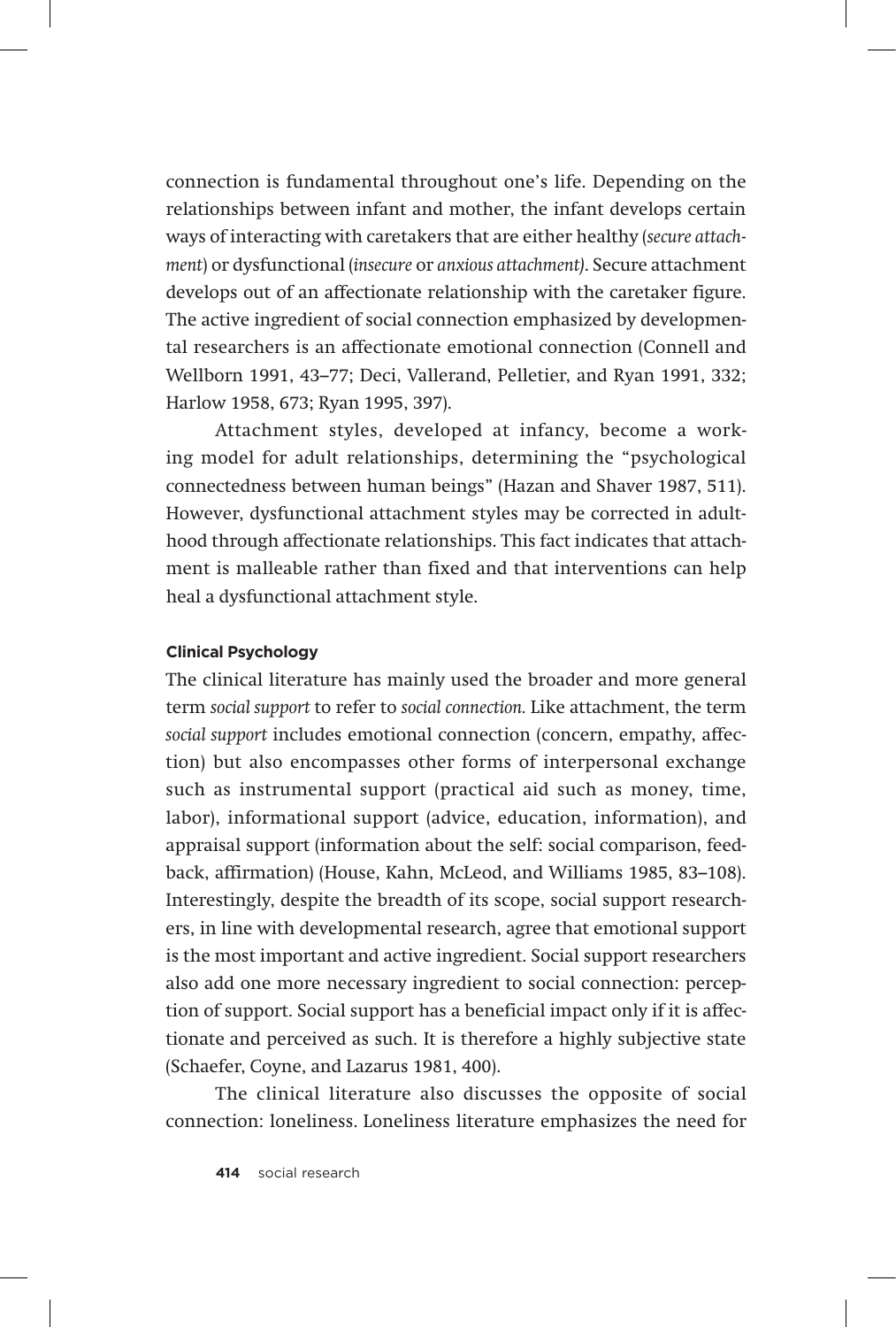an affectionate connection. It is marked by the absence, or subjective perception of absence, of positive social connection with others (Heinrich and Gullone 2006, 707; Peplau, and Perlman 1982). Loneliness research suggests that social connection is an optimal state, because loneliness, its opposite, is a state of lack that is associated with negative emotionality and even suicide.

#### **Social Psychology**

One social psychological term referring to social connection is *belongingness,* and an extensive review of the literature confirms that belongingness is a "fundamental human motivation" (Baumeister and Leary 1995, 497). Like developmental and clinical psychology researchers, belongingness researchers place emphasis on the need for affectionate relationships. Social psychology has also examined lack of belongingness (that is, social exclusion*—t*he harsher version of loneliness, in which one's absence of connection to others is determined by the social world). It refers to the fact of being purposely excluded from one or more relationships by other people. It is one of the main sources of anxiety for the general public, after fear of physical harm, and it often leads to significant emotional distress (Baumeister and Tice 1990, 165–195; Baumeister, Twenge, and Nuss 2002, 818; Cacioppo, Hughes, Waite, Hawkley, and Thisted 2006, 441; Twenge, Baumeister, DeWall, Ciarocco, and Bartels 2007, 62).

#### **Personality Psychology**

Some personality psychologists have recently coined individual differences in social connection as *social connectedness* (not to be confused with this paper's overarching term of *social connection*)*.* The term *social connectedness* represents one's subjective sense of connection not only to close others but to the whole social world, which includes close others, strangers, and the community at large (Lee and Robbins 1995, 232–241). Like attachment, it results from the accumulation of past and present experiences and is understood as an individual difference measure that determines one's subjective perception of the world (Williams and Galliher 2006, 856). As in social support and loneliness, social connect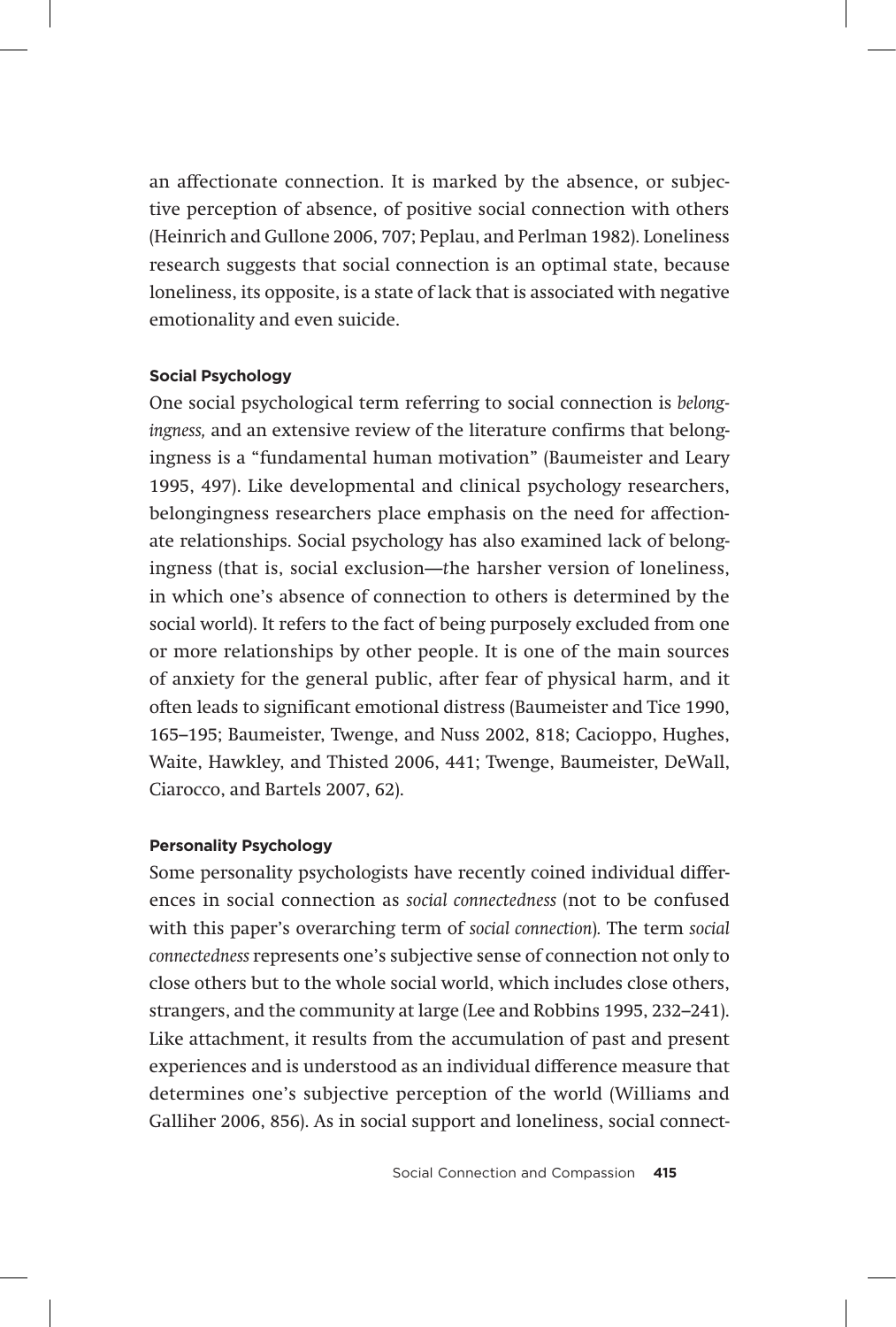edness is a subjective state and although it encompasses a greater scope of connection, the emphasis remains on an affectionate connection to others, even when it refers to strangers and the community.

Even though they come from distinct fields of research, the terms *attachment, relatedness, social support, loneliness, belongingness, social connectedness,* and *social exclusion* are similar and differ only slightly with regard to the breadth of their scope. For example, some terms refer exclusively to social connection with close others (for example, *attachment*) while others include the larger social community (for example, *social connectedness*).

# **Antecedents of Social Connection**

Research in these different subfields of psychology has demonstrated that social connectedness has distinct antecedents.

#### **Sense of Similarity**

The active ingredient behind the benefits of social connection is believed by some to be a sense of self–other overlap and similarity that induces a feeling of positivity (Cialdini, Brown, Lewis, Luce, and Neuberg 1997, 481; Davis 1996, 714; Galinsky, Ku, Wang 2005, 109). This feeling of similarity and positivity leads to a feeling of connection, even when the other was previously considered an out-group member; moreover, the sense of connection, when it occurs, expands to the entire out-group (2005, 109). These findings support the idea that a causal link exists between social connection, prosocial orientation, and prosocial behavior, and that a mediating factor may be a sense of similarity, which induces a positive feeling. It seems as if, when feeling socially connected, there is a familial feeling or sense of belongingness with others that makes them appear similar to oneself.

# **Emotional Connection and Affection**

An emotional connection is a particularly potent activator of social connection. When perspective-taking is particularly geared toward imagining the other person's emotional state, rather than just her point of view, empathic responses and helping behavior are even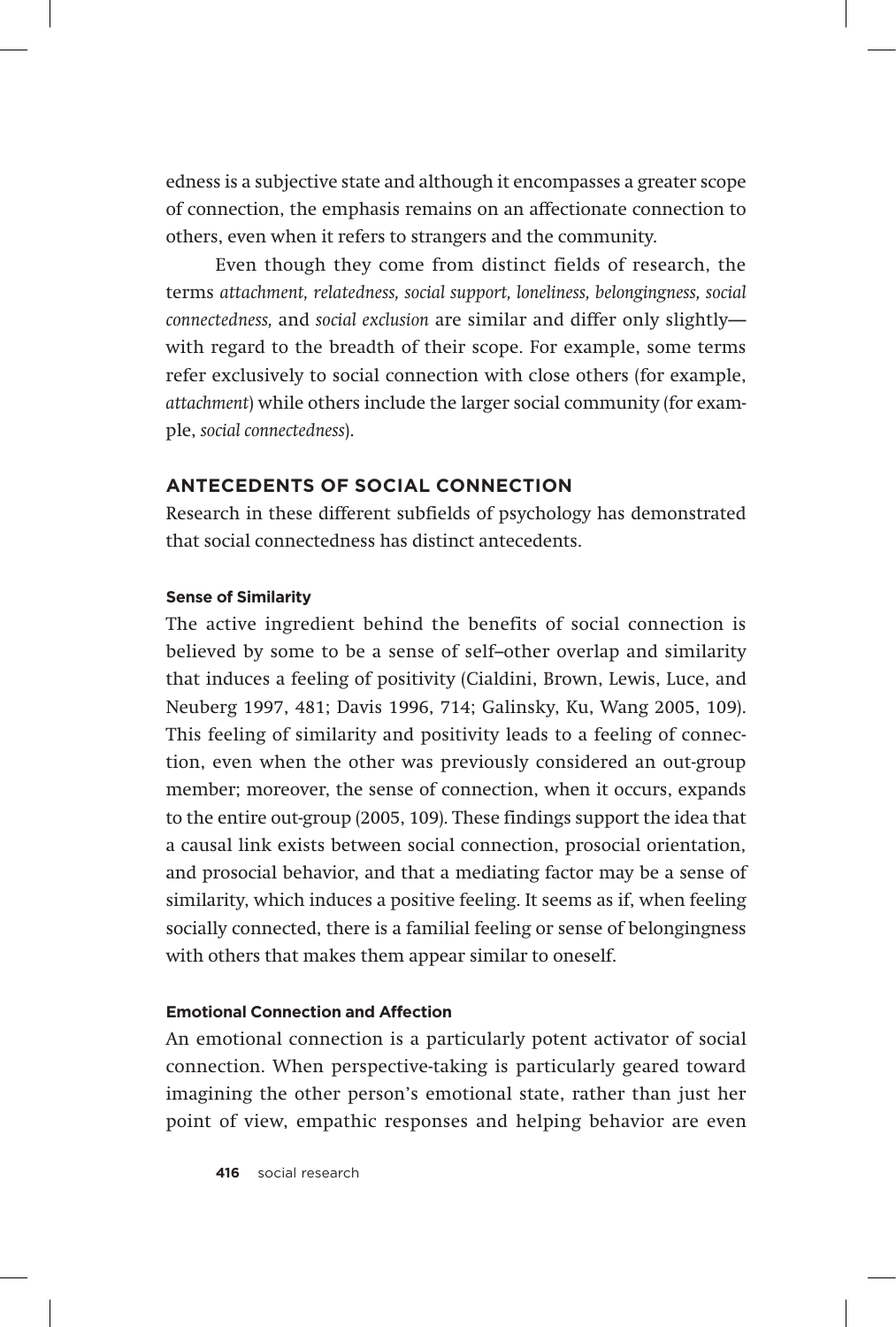more pronounced (Batson et al 2003, 1190–1201). Moreover, implicitly priming people with emotionally laden words referring to connection ("love" and "hug") has been successfully used to increase online feelings of secure attachment, compassion for others, and altruistic behavior (Mikulincer and Shaver 2005, 34). Some experimental researchers deduce from these findings that humans have an instinctive capacity for nurturance that gets activated when we feel connected to others (Batson, Lishner, Cook, and Sawyer 2005, 15–25), especially when there is a sense of emotional connection to another person. These findings support the correlational data's already highly suggestive findings that an emotional connection is one of the most important ingredients of social connection.

The fields of research described above agree that affectionate social contact seems to be the most crucial element in social connection. Loneliness research underscores that one can feel alone in a crowd of people if there is no sense of intimacy, just as one can feel deeply content with just a few close friends (Peplau and Perlman 1982). A number of correlational studies support the idea that it is closeness, intimacy, and affection that constitute social connection. Fratiglioni, Wang, and Ericsson (2000, 1315–1319) found an inverse correlation between social connection and being diagnosed with Alzheimer's disease or other dementing disorders. A closer look at the data qualified these findings, underscoring the fact that the social connection needs to be positive and affectionate and perceived as such; elderly individuals who had infrequent but what they perceived as satisfying contacts with children and friends displayed a relatively low incidence of dementia. In contrast, participants citing frequent, unpleasant contacts with their children developed dementia even more often than did those who had no children.

The data therefore suggest that social contact is not sufficient to reap health benefits: it is the affective quality of the relationship that matters. Therefore, it is not surprising that, of all the social relationships, close relationships such as those with a confidant or spouse are most associated with health. Compared to those who did not have a close confidant, survivors of breast cancer had a lower relapse rate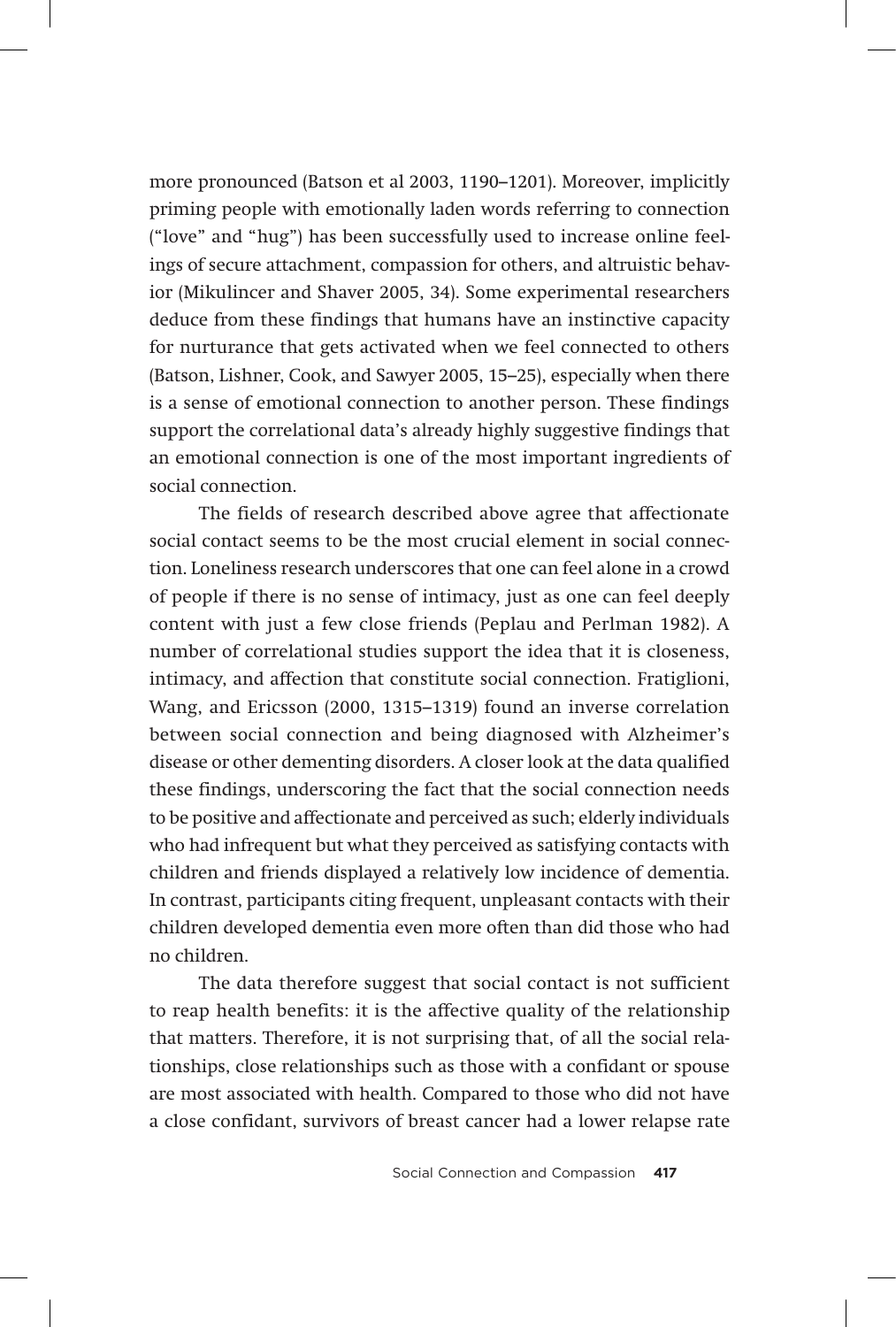in a seven-year follow-up, controlling for age, type of breast cancer, and treatment (Maunsell, Brisson, and Deschenes 1995, 631–7). If the patient had more than one confidant, relapse decreased even further. In another study on cancer, the survival rate of individuals suffering from different types of advanced cancer was a function of the number of close relationships that the patients had at that time: having four or more such ties significantly increased survival rate (Burns, Craft, and Roder 2005, 300). The fact that the number of confidants has a direct impact on survival suggests that social connection is most beneficial when it is affectionate and involves multiple connections. The necessity of an intimate and affectionate social connection may explain why marriage appears to be such a protective factor in terms of physical health. Indeed, of all social relationships, marriage—the closest interpersonal relationship for most people—is also the strongest predictor of happiness and of physical and mental health (Argyle 1999, 353–373; Argyle and Furnham 1983, 481–493) as well as longevity (Tucker, Friedman, Wingard, and Schwartz 1996, 100). Social support research therefore suggests that the closer the relationship, the more powerful the support it provides.

#### **Perception**

Berkman (1994, 246), who headed pioneering research on social connection and mortality in California's Alameda County in 1979, and Kessler and McLeod (1985, 219–240), in a review of the literature, agree that the most important ingredient of social connection is a subjective sense of belonging and intimacy; in other words, that the relationship must be not only affectionate but must be subjectively perceived as such in order to serve as a protective factor. Indeed, objectively and numerically derived social network size is a less accurate and consistent predictor of health than subjective perception of social connection. It is probably for this reason that research on social network size and health has yielded far less clear results than research on social connection (Cohen 1988, for a review of the literature, 292; Pressman et al. 2005, 304). Moyer and Salovey (1999, 186), for example, found that, for women suffering from breast cancer, perceived social support—as rated by patients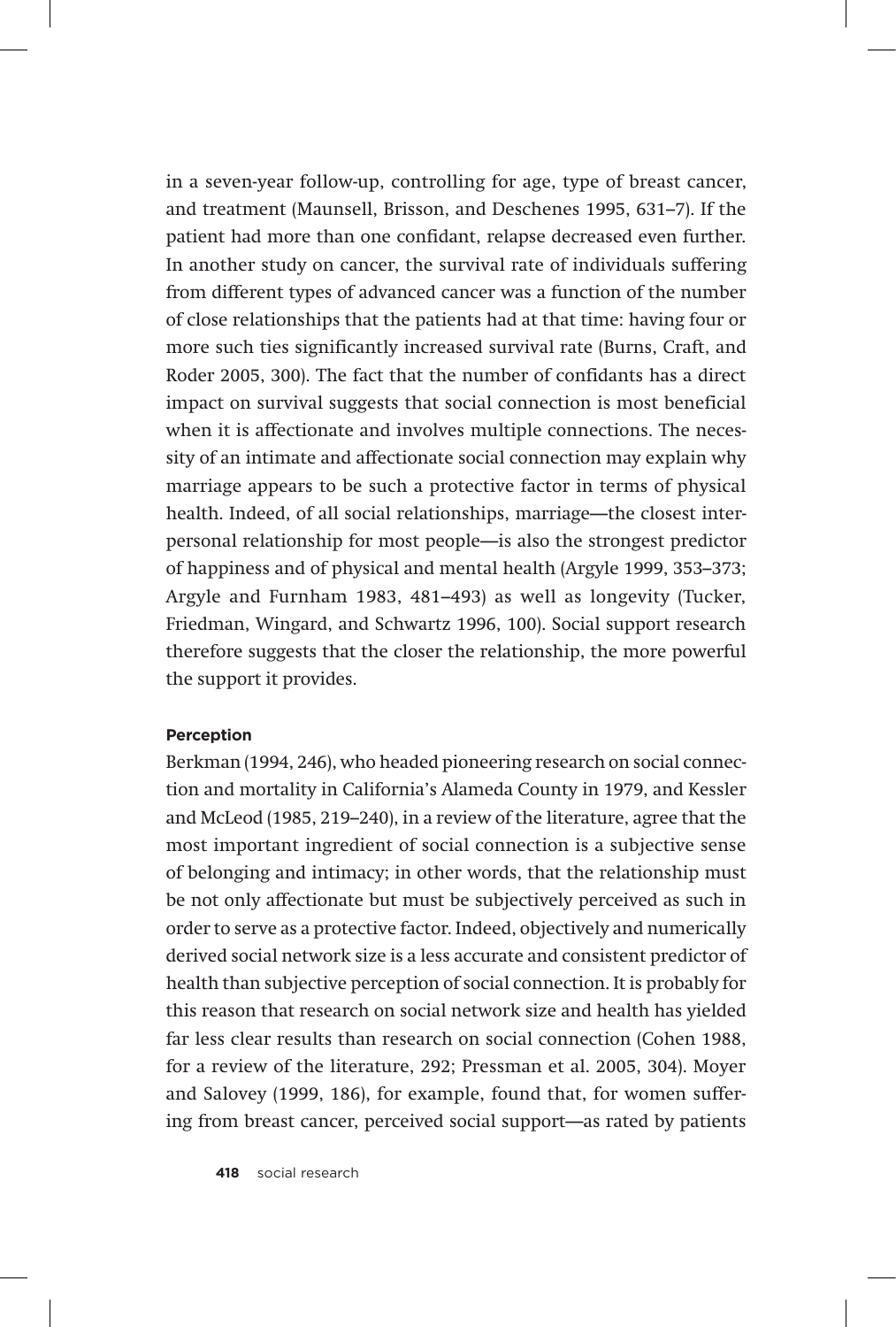but not by their partners—significantly predicted changes in psychological distress. Indeed, research suggests that though both may play a protective role for physical health and perhaps strengthen each others' effects, perception of social connection is most important (2005, 304) and is in fact an even more powerful predictor of health than actual amount of social connection (Heinrich and Gullone 2006, 699; Schaefer et al. 1981, 384). These data highlight the importance of subjectivity in the potency of the effects of social connection. Whether social connection will have its effects may lie more within the individual's psyche, more than within the environment.

#### **Individual Differences: Gender and Culture**

Some research on cardiovascular outcomes and social support, for example, has found positive effects for women but not for men (Krumholz et al. 1998, 958–964). Social connection's subjective nature may explain the gender differences that appear sporadically throughout research on social connection. In particular, some studies show that women appear to benefit from social connection more than men do, especially from an affectionate and emotional connection. A recent study showed that emotional social support predicted survival for elderly women but less or not at all so for men (Lyyra and Heikkinen 2006, S150; Taylor and Gonzaga 2007, 454–473). These findings may be due to the fact that women have a greater need to connect with others in an affectionate way. Taylor (2002) suggests that men, in times of stress, may be more inclined toward "fight or flight" while women, on the other hand, are evolutionarily more drawn to "tend and befriend," or engage in prosocial behaviors (that is, with offspring and friends). Whereas men connect through relationships that entail social comparison, competition, and power, women tend to connect through relationships that entail empathy, intimacy, and proximity (Lee and Robbins 2000, 484–491). An additional perplexing finding is that, whereas women may benefit more from close and intimate connections, men benefit more from marriage health-wise than do women (Waite 1995, 483–507). This finding, however, may be due to the fact that men rely on their wives as the primary source of emotional support whereas women rely more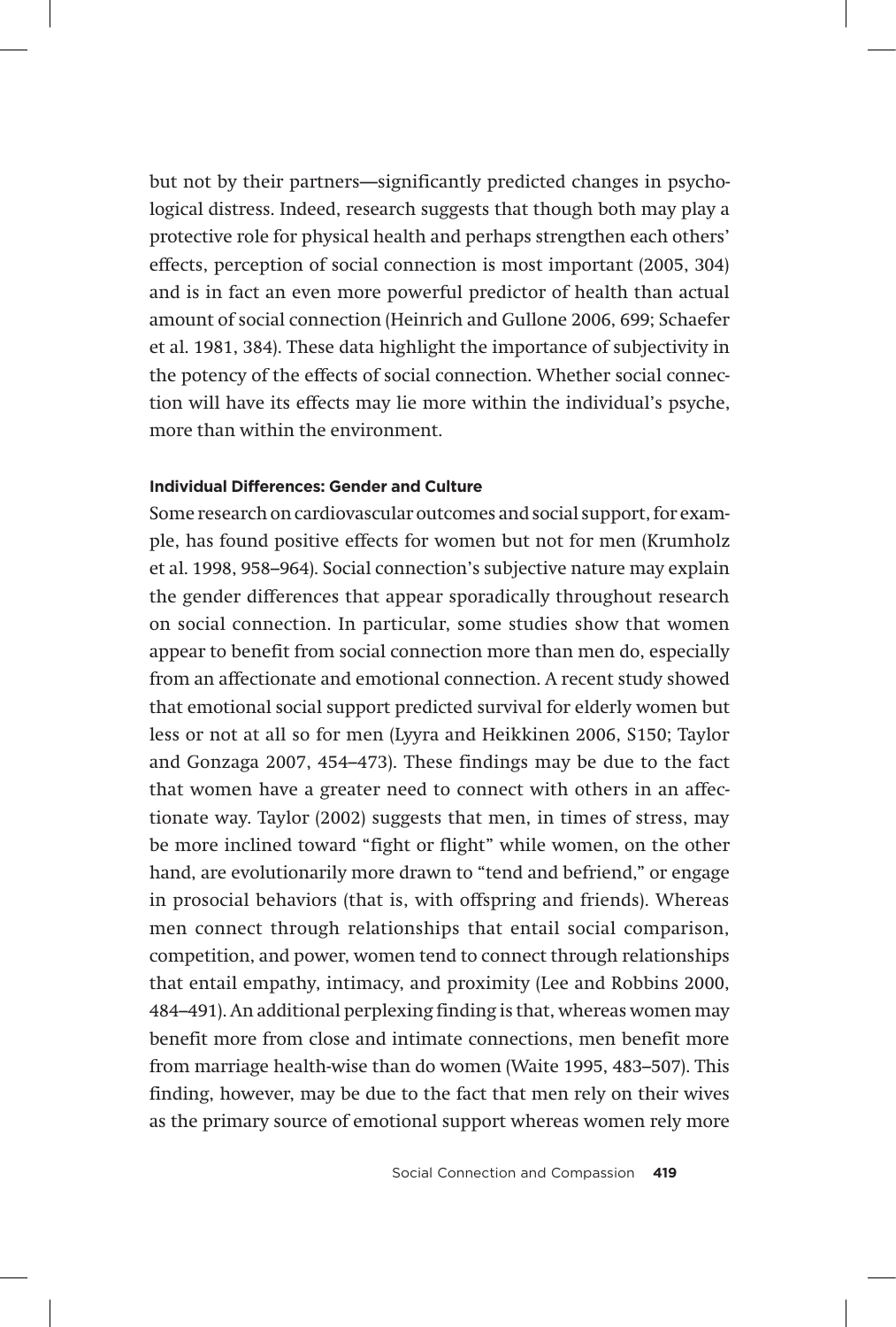on family and friends (Stroebe and Stroebe 1987, 288). More research is needed to further understand gender differences in the effects of social connection. These findings suggest that individual differences such as gender may benefit more or less from social connection or that they may differ in terms of the quality of social connection needed. If the effects of social connection do vary according to individual differences, the end goal of developing appropriate interventions will require further research with regard to differences such as gender, age, culture, and personality.

Cultural differences predict that different definitions of social connectedness will exist in more hierarchical societies than in egalitarian societies. Eastern cultures, for example, may benefit from a more collectivistic sense of connection (for example, an in-group) whereas many Western societies will benefit from a more individualistic approach to social connection (Markus and Kitayama 1991, 225).

#### **Correlates of Social Connection**

#### **Social Connection Is Related to Well-Being**

Social connection is strongly correlated with subjective well-being (Kimweli and Stilwell 2002, 211; Lee and Robbins 1998, 338–345). Individuals who are socially active with satisfying social relationships, for example, report above-average levels of happiness (Diener and Seligman 2004, 1–31; Myers 2000, 63; Putnam 2001, 541), lower levels of depression and anxiety, and higher resiliency across a broad array of stressful life events and environments (Lee, Draber, and Sujin 2001, 415; 1998, 338–345). A number of experimental studies also show that prosocial actions increase happiness (Brown, Nesse, Vinokur, Smith 2003, 320).

Well-being, in turn, has been linked to a host of psychological benefits. Positive emotions help broaden resources and optimize performance such as intellectual resources (creativity and flexible thinking), social resources (ability to connect with others), physical resources (improved health and coordination), psychological resources (resiliency and optimism; Fredrickson 1998, 312, 2001, 220). Positive emotion has also been linked to the state of flow*—*(Csikszentmihalyi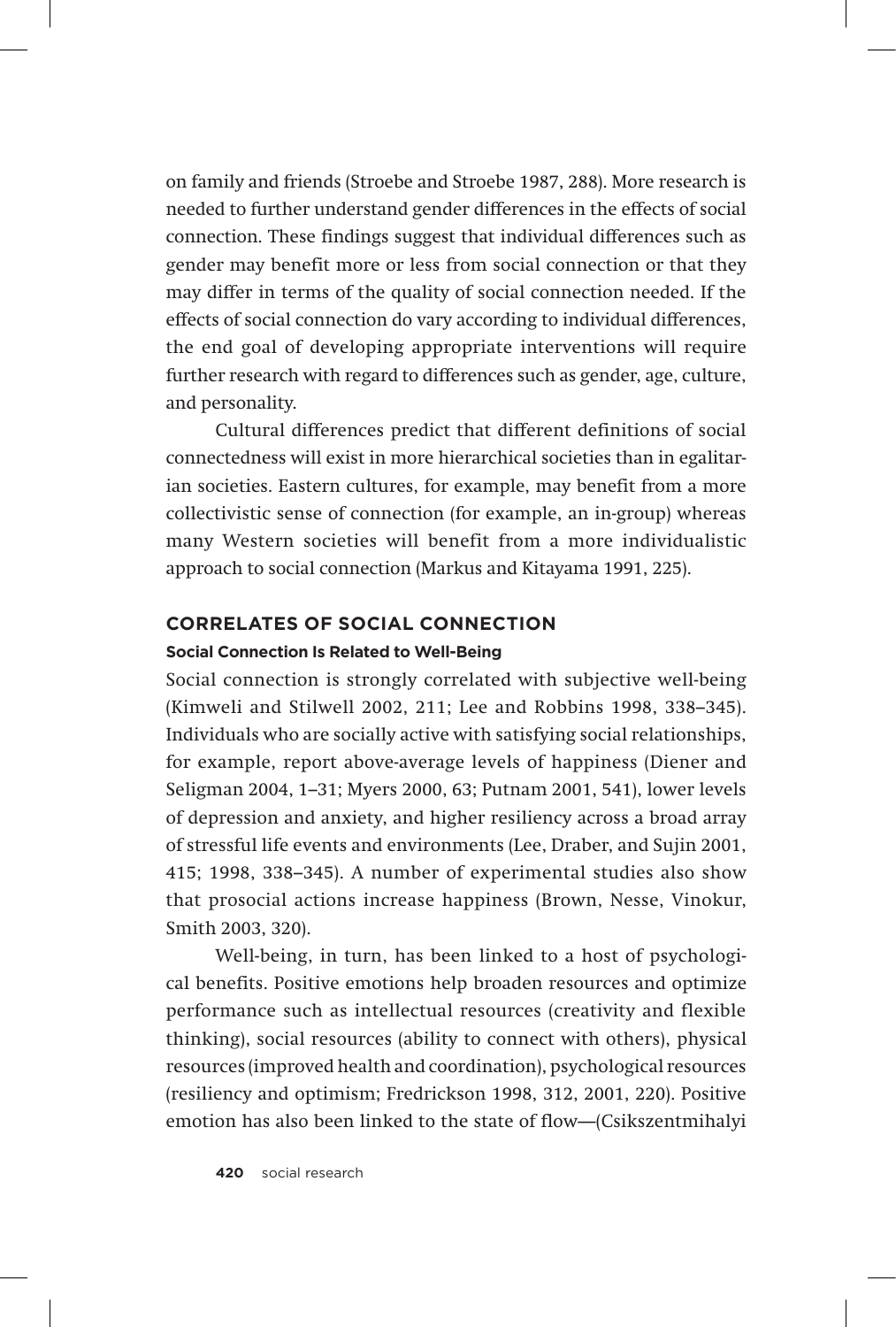1990), which is the ultimate fusion of mind with one's work in an inspired, engrossed, focused, and productive way. Moreover, positive emotion and happiness are often a precursor of success, leading to the development of qualities that lead to success (Lyubomirsky, King, and Diener 2005, 842–843).

The opposite seems to be true for people low in social connection. The literature suggests that a lack of social connection not only leads to greater psychological distress but also compromises one's ability to engage in positive interpersonal relationships. Psychological distress in itself can influence people's interpretations of social interactions and can contribute to future negative social interactions (Alferi, Carver, Antoni, Weiss, and Durán 2001, 41). Low social connection is associated with hostility, social anxiety, jealousy, low interpersonal trust and self-esteem, and lower agreeableness and sociability (Baumeister and Leary 1995, 507; Downey and Feldman 1996, 1327; Leary, et al. 2006 for a review of the literature, 115; Lee, et al. 2001, 315–316; Lee and Robbins 1995, 232–241; Lee and Robbins 1998, 338–345). Due to these emotions and interpersonal tendencies, despite an even stronger need for belonging, people with few social connections tend to avoid social situations and to retreat from opportunities to connect with others—or, when they do engage with others, to appraise existing relationships negatively and to engage in dysfunctional interpersonal behavior in accordance with the emotions listed above, breeding further disconnection (Cacioppo et al. 2006, 1054– 1085; Hagerty, Williams, Coyne, and Early 1996, 235–244; Heinrich and Gullone 2006, 708; Lee et al.; 1998, 338–345). As a consequence, individuals with low social connection seem to have difficulty feeling close to others and developing relationships. It is not surprising, therefore, that their romantic relationships tend to be stormier and short-lived (Downey, Freitas, Michaelis, and Khouri 1988, 556), and that they are less likely to be married (1995, 513).

# **Social Connection Is Related to Positive Social Behavior**

In addition to being associated with emotional well-being, high social connection is associated with positive interpersonal orientation and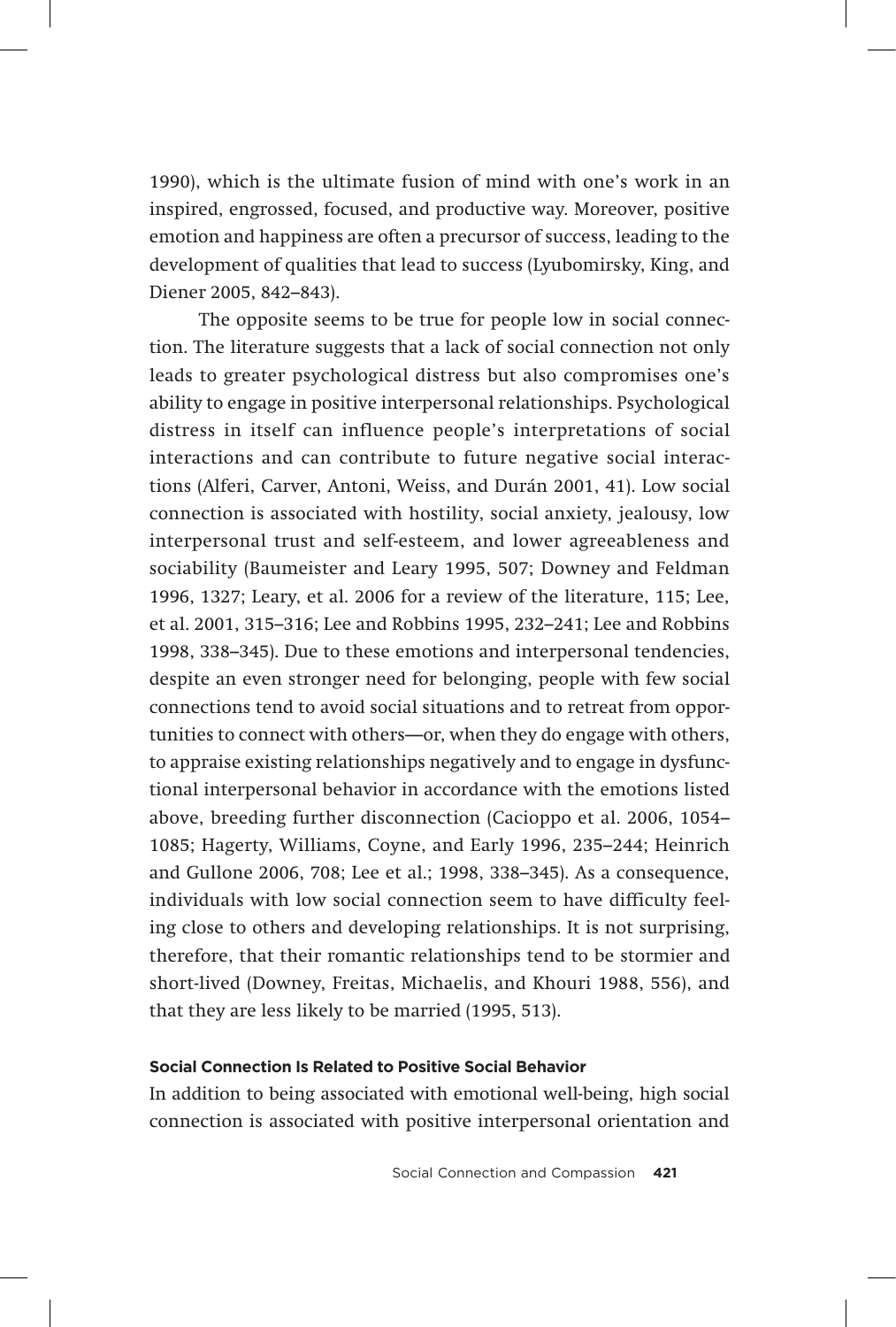behavior. Indeed, people high in social connection tend to see others in a positive light, and as trustworthy and nonthreatening (Lee et al. 2001, 312; Lee and Robbins 1998, 338–345; Ptacek and Gross 1997, 69–91). Thus, it may be easier for such people to reach out and build social relationships, leading to more interpersonal engagement and social connection.

Social connection is associated with prosocial behavior in children, as well as adults, and is often coupled with high levels of wellbeing (Kunce and Shaver 1994, 205–237; Twenge et al. 2007, 56; Thoits and Hewitt 2001, 115–131; Westmaas and Silver 2001, 426; Wilson and Musick 1999, for a review of the literature, 243-272). Prosocial tendencies, in turn, enhance well-being and are highly rewarding (Moll et al. 2006, 15624). It is sometimes difficult to tell whether the benefits of volunteering come from the prosocial activity itself or the social connection that happens through volunteering. Regardless, social connection is associated with prosocial activity such as volunteerism, which in turn is associated with beneficial outcomes and greater social connection. Taken together, it seems as though social connection and well-being may mutually maintain themselves through a positive feedback loop of associated and highly beneficial connections. Indeed, two universal dimensions of social cognition—warmth and competence—elicit uniformly positive emotions and behavior (whereas those perceived as lacking these two, or only possessing one of them, elicit negative and ambivalent reactions respectively; Fiske, Cuddy, and Glick 2006, 77–83). Moreover, prosocial and compassionate feelings lead to stronger feelings of perceived self–other similarity (Oveis, Horberg, and Keltner 2010, 618–630), which naturally induces a feeling of positivity, empathy, and prosociality toward others (Cialdini et al. 1997; Davis, Conklin, Smith, and Luce 1996, 490; Galinsky, et al. 2005, 111).

Because of their lack of social competence and fear of rejection, people who are low on social connection may engage in less prosocial behavior and more aggression (Baumeister, et al. 2002; Kirkpatrick, Waugh, Valencia, and Webster 2002, 762; Leary et al. 2006, for a review of the literature, 124; Lee and Robbins 1995, 232–241; Twenge 2007, 63; Twenge, Baumeister, Tice, and Stucke 2001, 1068). Already in adoles-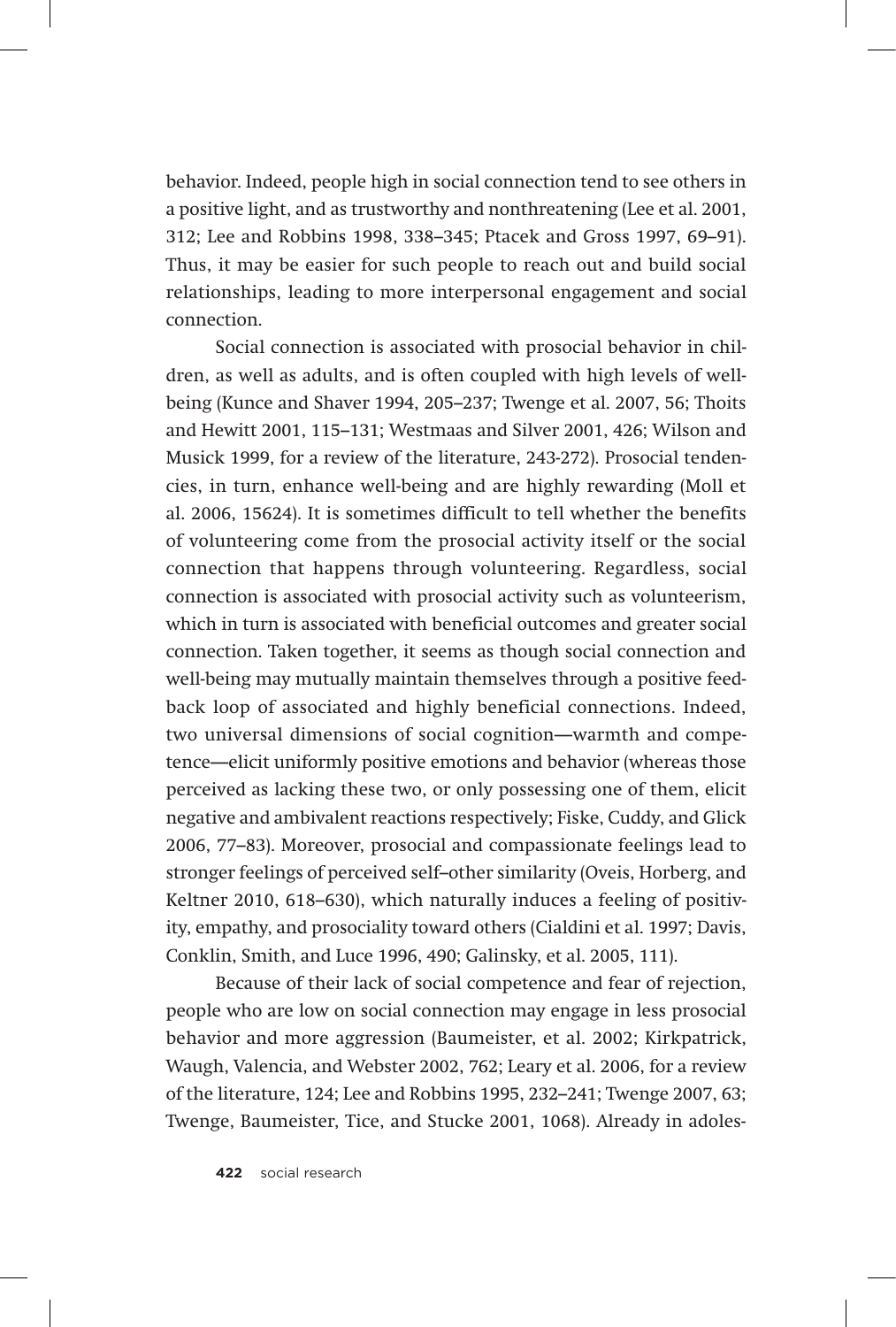cence, low social connection is associated with problematic interpersonal behavior (see Townsend and McWhirter 2005, 195). Perpetrators of school shootings, for example, often suffer from low social connection to their peers (as quoted in Twenge et al. 2007, 56–66; Leary, Kowalski, Smith, and Phillips 2003, 202–214; 2006, 127). A laboratory study in which participants believed others were excluding them confirmed that social exclusion decreases prosocial behavior (as measured by donations, volunteering, helping behavior, and cooperation) and increases aggression (Twenge et al. 2007, 59). Low social connection has been generally associated with a higher propensity to commit antisocial acts such as illegal and criminal offenses (1995, 514). Social rejection, in particular, seems to have a highly disorganizing effect on people, leading to self-defeating, impulsive, and under-controlled behavior, which may explain the severe behavioral outcomes with which it is associated (as quoted in Twenge 2007, 63; Baumeister et al. 2005, 603; Twenge, Catanese, and Baumeister, 2002, 409).

One reason for the differences observed in people with high versus low social connection may be differences in two universal dimensions of social cognition: warmth and competence. Warmth and competence elicit uniformly positive emotions and behavior (whereas those perceived as lacking these two, or only possessing one of them, elicit negative and ambivalent reactions respectively; Fiske, Cuddy, and Glick 2006, 77–83). Moreover, prosocial and compassionate feelings lead to stronger feelings of perceived self-other similarity (Oveis, Horberg, and Keltner 2010, 618–630), which naturally induces a feeling of positivity, empathy, and prosociality towards others (Cialdini et al. 1997; Davis, Conklin, Smith, and Luce 1996, 490; Galinsky, et al. 2005, 111).

#### **Consequences of Social Connection**

In social psychological experiments, social connection increases prosocial emotions and behavior, even reducing the strong tendency toward in-group bias. Social psychological literature explains that humans have a natural tendency toward in-group bias, creating a sense of connection and fostering empathy and prosocial behavior toward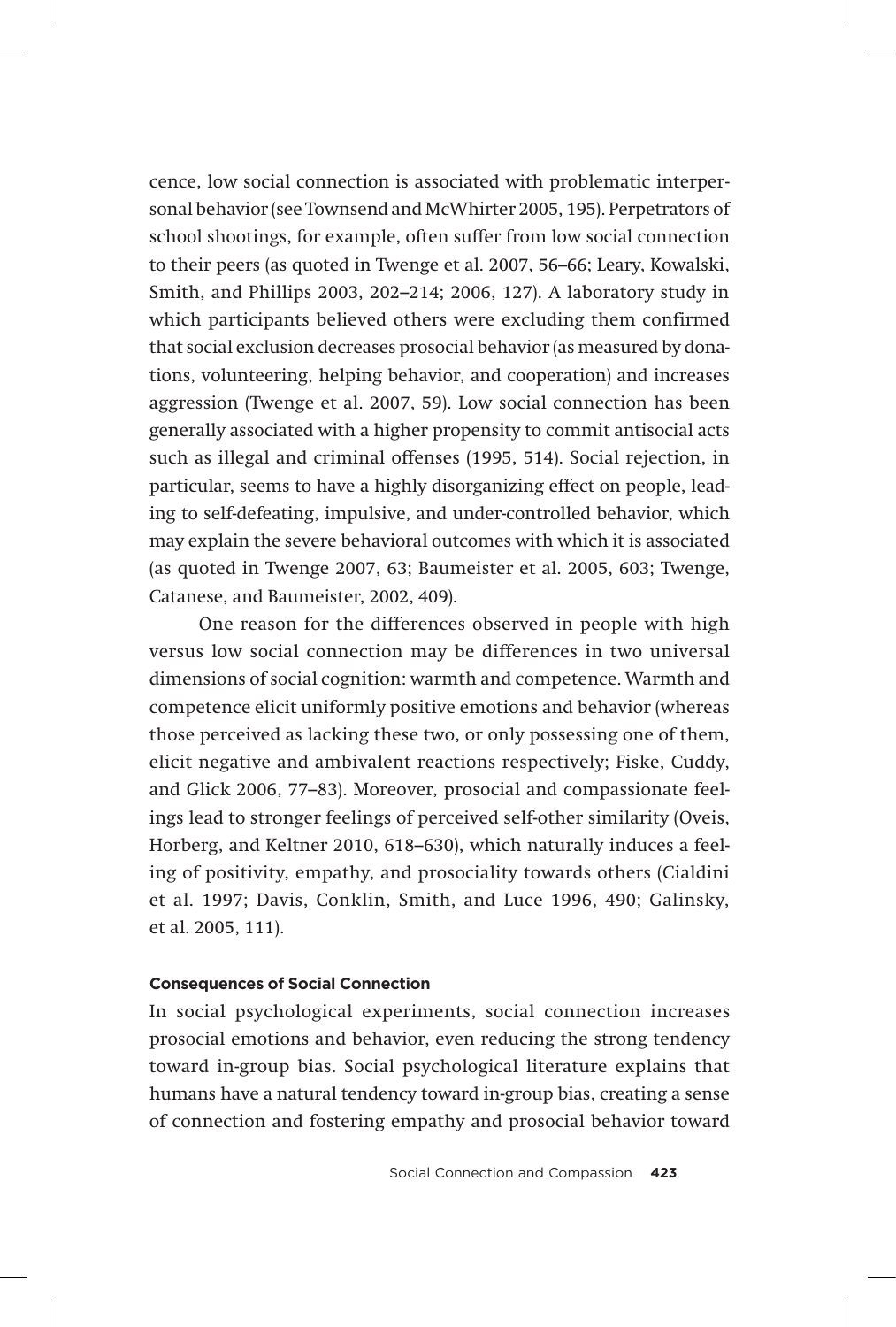in-group members but not toward out-group members (Sherif, Harvey, White, Hood, and Sherif 1988; Stürmer, Snyder, and Amoto 2005, 544; Stürmer, Snyder, Kropp, and Siem 2006, 954; Vaes, Paladino, and Leyens 2002, 521). Indeed, in-group bias is often accompanied by a sense of separation and disconnect from out-group members, bringing about competition and even aggression (Sherif et al.1988). Experimental research has shown that these tendencies toward out-group members or strangers can be eliminated through manipulations of social connection that extend participants' sphere of in-group bias. Increasing one's sense of connection toward a member of a stigmatized group through perspective-taking (seeing a situation from the point of view of the other person), for example, increases one's connection to the group as a whole. Experimental findings using interdependence primes (which involve including others in one's self-construal or in-group through verbal priming) demonstrate that social connection promotes prosocial behavior: people primed with interdependence will sit closer to a stranger (Holland, Roeder, van Baaren, Brandt, and Hannover 2004, 238), be quicker to forgive others (Neto and Mullet 2004, 21), cooperate more (Utz 2004, 177), help more when requested (Eisenberg and Miller 1987, 106; Underwood and Moore 1982 for a review of the literature, 166), and take joy in other's successes without their own self-esteem being damaged (Gardner, Gabriel, and Hochschield 2002, 240). These experiments, taken together, show that a simple interdependence prime leads to a prosocial orientation on many levels ranging from physical proximity to altruistic emotion. Induced social connection through perspective-taking—that is, seeing the situation from another person's point of view (Batson 1991, 257)-—also acts to selfless altruistic acts. A number of experiments show that perspective-taking increases feelings of connection and leads to empathy and helping behavior even at a cost to oneself (1991, 257; Batson, Early, and Salvaran 1997, 751–758; Cialdini et al. 1997, 491; Davis, Conklin, Smith, and Luce 1996, 725; Reed and Aquino 2003, 1279; 2006, 944). In sum, social connection seems linked to a more positive interpersonal orientation as well as prosocial behavior.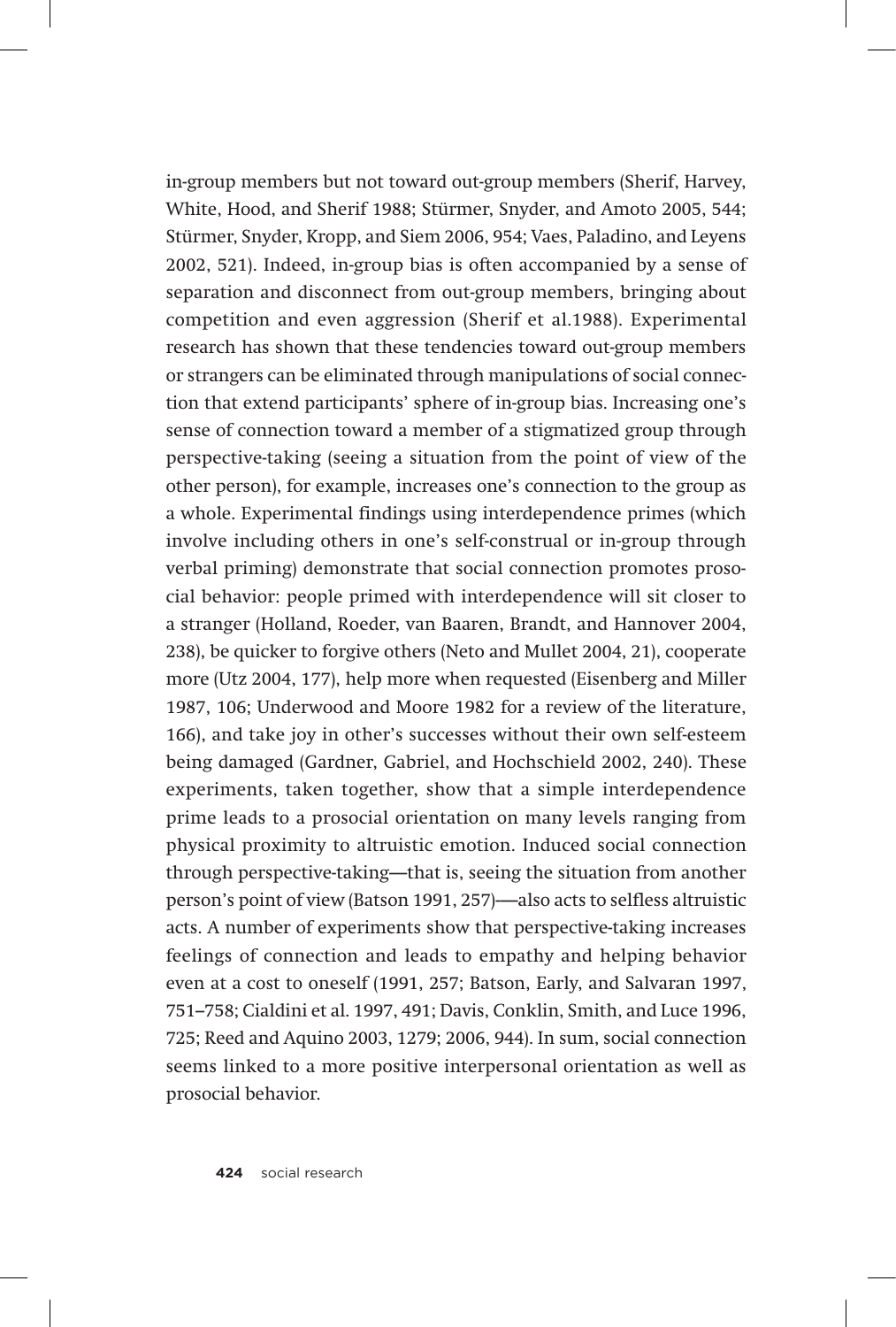### **Mechanisms of Social Connection**

How does social connection increase well-being? Recent research suggests that it does so by buffering against stress and improving emotion regulation and cognition.

#### **Stress and Emotion Regulation**

Social connection appears to serve as a buffering effect in the face of life stressors (Cohen and Wills 1985, 314; Thoits 1986, 421). A number of researchers have therefore suggested that one of the active ingredients of social connection is emotion regulation. The psychological distress experienced by people with low social connection suggests that their emotion regulation skills are not as developed. They often suffer from negative emotionality, anxiety, and decreased optimism about life in addition to more severe and debilitating forms of psychopathology such as depression and suicidal behavior (Baumeister and Leary 1995, 521; Cacioppo et al. 2006, 1054–1085; Goldsmith, Pellmar, Kleinman, and Bunney 2002, 496; Hagerty et al. 1996, 235–244; Heinrich and Gullone 2006; Lee and Robbins 1998, 338–345; Pressman et al. 2005, 297; Shaver and Brennan 1991, 195–289). For people who are already suffering from psychopathology such as major depression, a lack of affectionate social connection is the best indicator of relapse (Paykel 1969, 756–757; Rehman, Gollan, and Mortimer 2008, 180). Hawkley and Cacioppo (2007, 187) found that, with increased age, the same challenging life events appeared much more enduringly negative and stressful to the socially isolated. Older people felt more helpless and threatened and were less likely to seek out help (2007, 188).

Social connection may allow people to regulate their emotions and maintain their state of well-being via the help of others (Lee et al. 2001, 310–318; Lee and Robbins 1998, 338-345; Ptacek and Gross 1997, 69–91). Experiments show, however, that even in the absence of others, the mere salience of social connection helps to curb negative emotional reactions. Gailliot and Baumeister (2007, 328) showed that when self-esteem is threatened (through a repudiation of the participants' worldview, for example) a feeling of social connection is successful at upholding self-esteem. As described above, Twenge et al. (2007,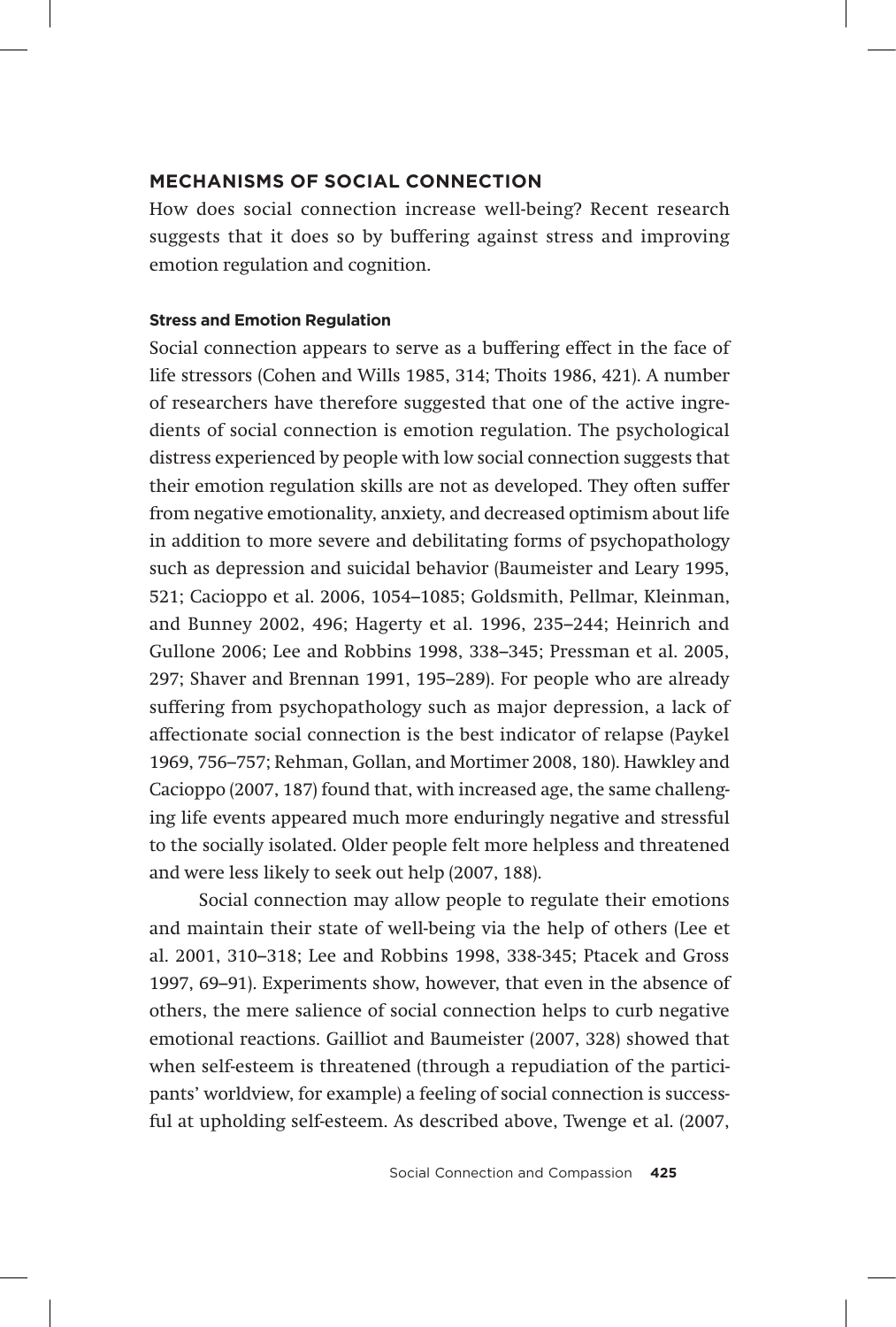61) showed a similar effect: inducing connection after a social threat of exclusion serves as a buffer against the antisocial feelings and tendencies associated with exclusion. When social connection was evoked in some way after the social exclusion manipulation (for example, writing about a close other or having a positive social interaction with the experimenter), the aggressive reactions disappeared. These findings show that social connection appears to buffer against the affective pain and aggressive tendencies resulting from social rejection. These findings indicate that social connection not only has an emotion regulatory function but also helps to fend of antisocial behavior.

An experimental intervention using brain-imaging supports the correlational finding that suggest that social connection may have an emotion regulatory role and may serve as a buffer against stress—in this case physical stress or pain. Participants who held their spouse's hand exhibited a decreased neural response to physical threat (mild electric shock), especially if the marital relationship was good. Furthermore, holding a significant other's hand increased activation in brain areas associated with emotion regulatory functions during the wait for the painful stimuli. Holding the hand of a stranger did not induce the same kind of response (Coan, Schaefer, and Davidson 2006, 1038). This study shows that social connection may decrease physiological and neural activation for pain, perhaps by recruiting areas responsible for emotion regulation. The fact that the response to pain decreased in particular for hand-holding with a spouse with whom there is a good relationship underscores the idea that in order for social connection to be effective, it needs to be affectionate, at least for women (the participants were all women). It also underscores the idea that the effect of social connection depends on one's subjective interpretation of the relationship, suggesting that even pain may be psychologically alleviated through social connection.

#### **Biology and Cognition**

The emotion regulatory effects of social connection may be both biological and cognitive. Animal research suggests that oxytocin and opioids, released in affiliative contexts, may serve as a protective factor,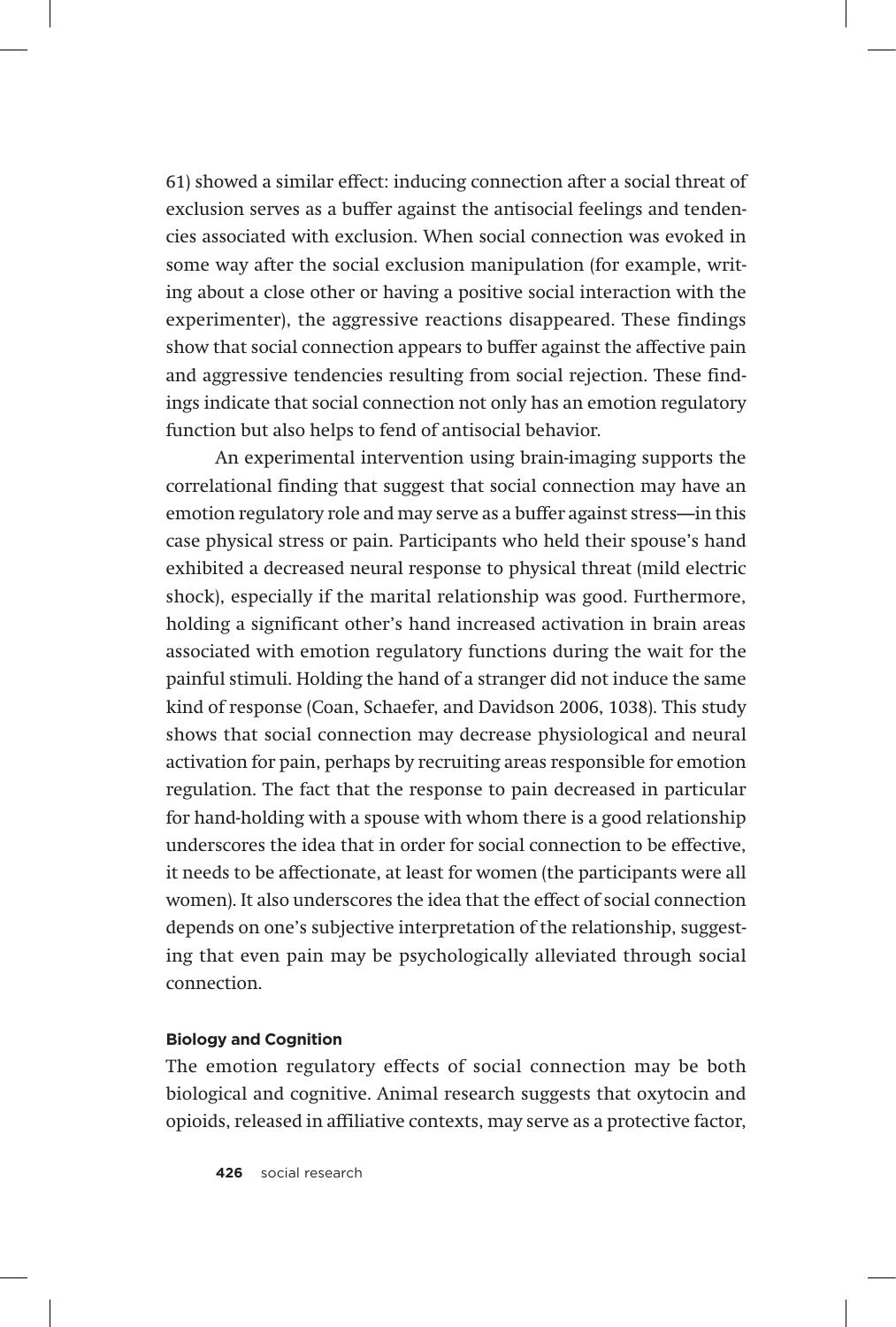decreasing the stress-induced cortisol levels and exerting a calming effect on the nervous system (Detillion, Craft, Glasper, Predergast, and DeVries 2004, 1010). It is perhaps because of this calming effect that high social connection facilitates cognitive processes (with regard to self-evaluation and social comparison), resulting in increased emotion regulation (Tesser 1991, 257–281). The perception of being connected changes one's cognitive interpretation of stress. Knowing that others (even just one person) will provide support has the effect of buffering one against stress by changing the appraisal of a situation formerly perceived as stressful. When faced with a life stressor, individuals high in social connection do not appraise the event as too stressful because they know they will receive support from close others (Cohen and Wills 1985, 352; Thoits 1986, 417).

Research on lack of social connection, on the other hands, suggests that it may reduce cognitive ability. In their experimental manipulation, Twenge et al. (2007, 60) induced feelings of social exclusion by telling participants they would end up alone in life. These predictions (but not other nonsocial negative predictions) led to decrements in cognitive performance in complex cognitive tasks (Baumeister et al. 2002, 817). To look at the relationship between social connection, negative emotionality, and social competence, Cacioppo et al. (2006, 1054–1085) hypnotically induced loneliness. As predicted, after the induction, participants reported lower positive mood as well as more fear of negative evaluation by others. They also reported lower social skills, confirming that lack of social connection somehow causes both negative emotionality and lower social competence. A manipulation that involves academic belongingness supports the idea that feeling a lack of belongingness impacts cognitive performance. Walton and Cohen (2007, 96) showed that feeling uncertain about one's belongingness undermines the motivation and achievement of students whose ethnic group is negatively stereotyped with regard to academics. When African-American students had doubts about social belongingness in an intellectual domain, their beliefs about their academic potential decreased accordingly (2007, 93). However, when the belonging doubts of African-American students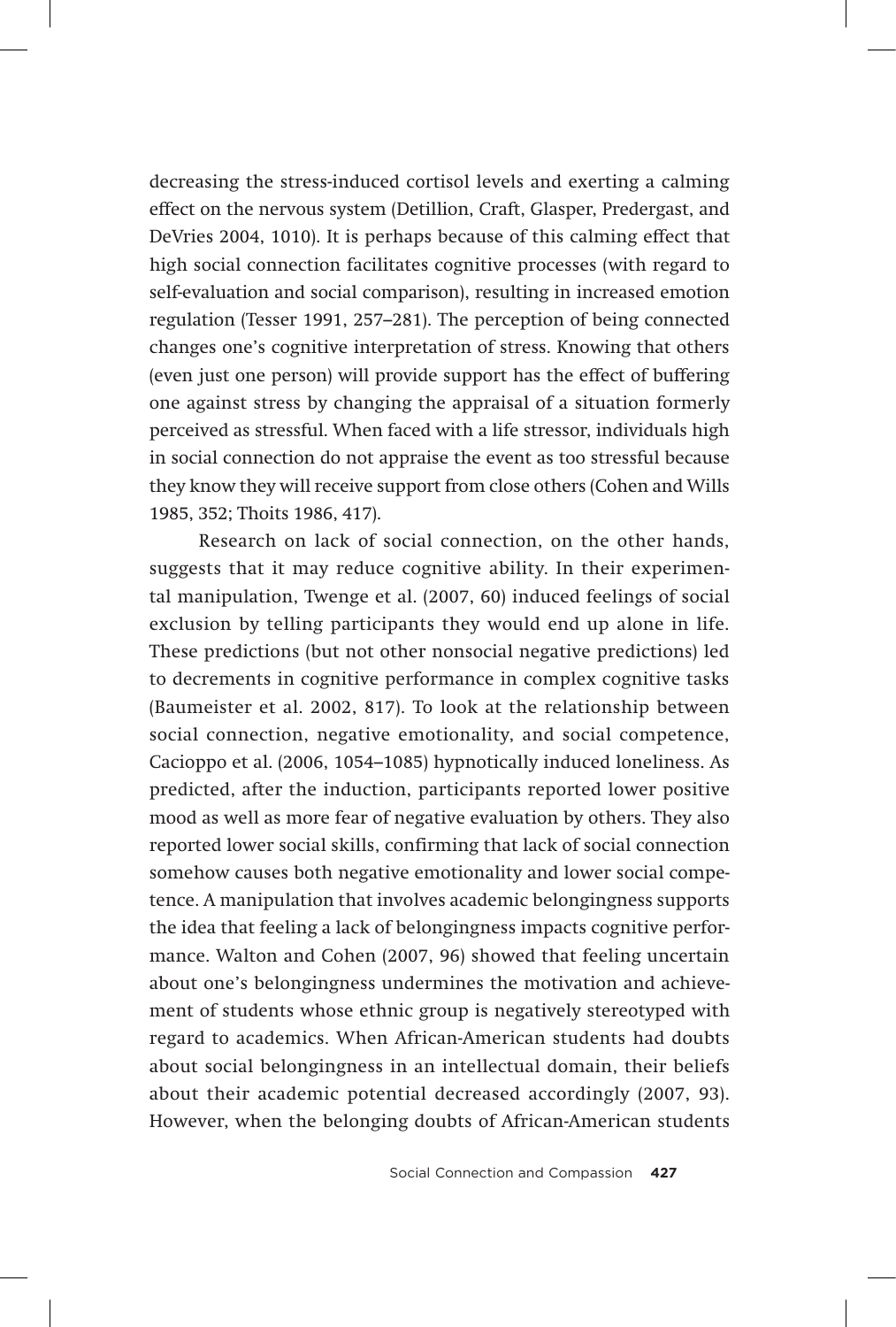in Walton and Cohen's study were mitigated, their grades increased. These experiments seem to show a causal relationship between low connection and cognitive impairment and may explain why low social connection is associated with lower school outcomes (Solomon, Watson, Battistich, Schaps, and Delucchi 1996, 719–748).

The findings suggest that social connectedness may increase emotion regulation and cognitive ability suggest that social connectedness can help people find calmness under stressful circumstances and think clearly under pressure. This ability to deal with stress and adversity successfully may not only benefit their well-being, but also ensure endurance through adverse circumstances, and successful relationships.

# **Cultivating Social Connection through Compassion**

These different subfields of psychological research reveal that social connection is malleable and a subjectively perceived state, suggesting that it is possible to alter levels of social connection and that social connectedness can be cultivated for health and well-being as well as societal welfare. Methods that have proven efficacious in boosting social connection are compassion interventions.

#### **Compassion**

Compassion a mixture of love and sadness. It blends the recognition of suffering and the desire to help one who is suffering (Goetz, Keltner, and Simon-Thomas 2010, 351). Darwin noted that both compassion and kindness are essential for survival, and are factors that can potentially lead to greater fitness than other characteristics such as sheer mass or strength. Compassion can be seen in infants as young as 18 months, suggesting that it is an innate characteristic also found in chimpanzees, humans' closest primate relatives (Warneken and Tomasello 2006, 1301). These findings suggest that compassion is a trait that evolved over many years and contributed to the formation of bonds and profound social connection between human beings and other mammals. An fMRI study (Simon-Thomas et al. 2012, 635–648) found that brain regions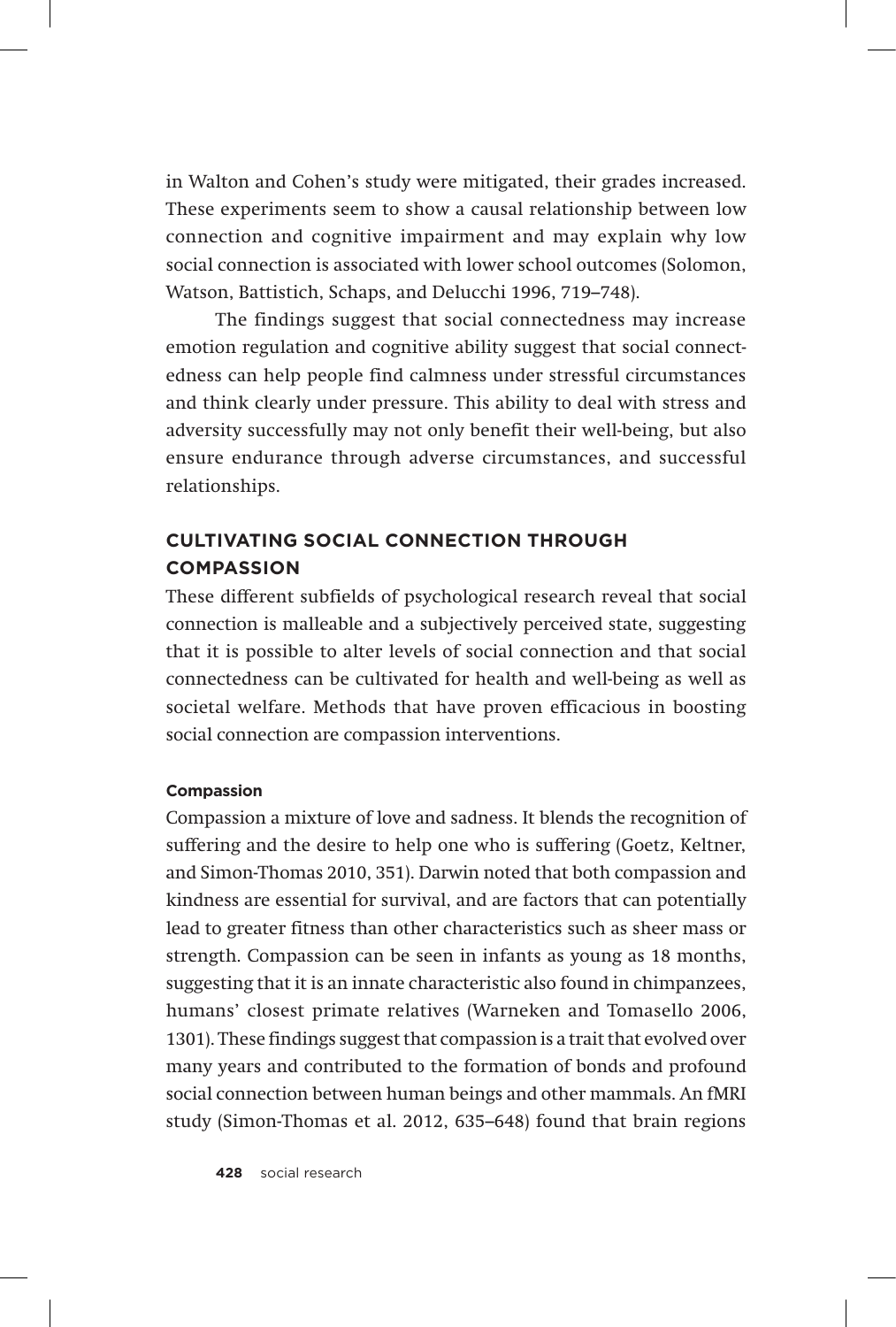activated during compassion—an other-oriented emotion—compared to brain regions activated during pride—a more self-focused emotion- were associated with activity in the "empathy network," regions of the brain responsible for pain and the perception of others' pain as well as parental nurturing behaviors. Pride, on the other hand, was associated with activity in regions associated with thoughts about oneself.

#### **Compassion Interventions**

Several interventions have been developed to increase compassion and thereby increase social connection. A number of studies have evaluated these programs and the findings suggest that compassion can be cultivated and can thereby increase social connection.

A study conducted using foster children and a cognitively based compassion training intervention showed that the participants were more likely to use what they learned in the intervention when they got angry, and under stress participants also tried to act more compassionately (Reddy et al. 2013, 225). The researchers leading the study believe that the intervention, as many other meditations have shown, can be used to lower chronic stress and improve interpersonal functioning.

Jazaieri, Philippe, Werner, Ziv, and Gross (2012, 723) conducted a study to find out if mindfulness-based stress reduction or aerobic exercise could reduce social anxiety disorder. In addition to finding that both were indeed effective means, mindfulness-based stress reduction increased participants' life satisfaction and helped with loneliness while aerobic exercise increased self-compassion. These studies are evidence that compassion and altruism can be learned and can have profound positive effects on the practitioner.

An intervention by Hutcherson, Seppala, and Gross (2008, 720) examined whether a loving-kindness meditation could increase social connectedness. The experimenters found that a simple seven-minute loving-kindness meditation could increase both explicit and implicit social connection after just one attempt. Another loving-kindness meditation study examined the effects the same meditation had on one's emotions (Fredrickson, Cohn, Coffey, Pek, and Finkel 2008, 1056). This study found that loving-kindness meditation increased people's